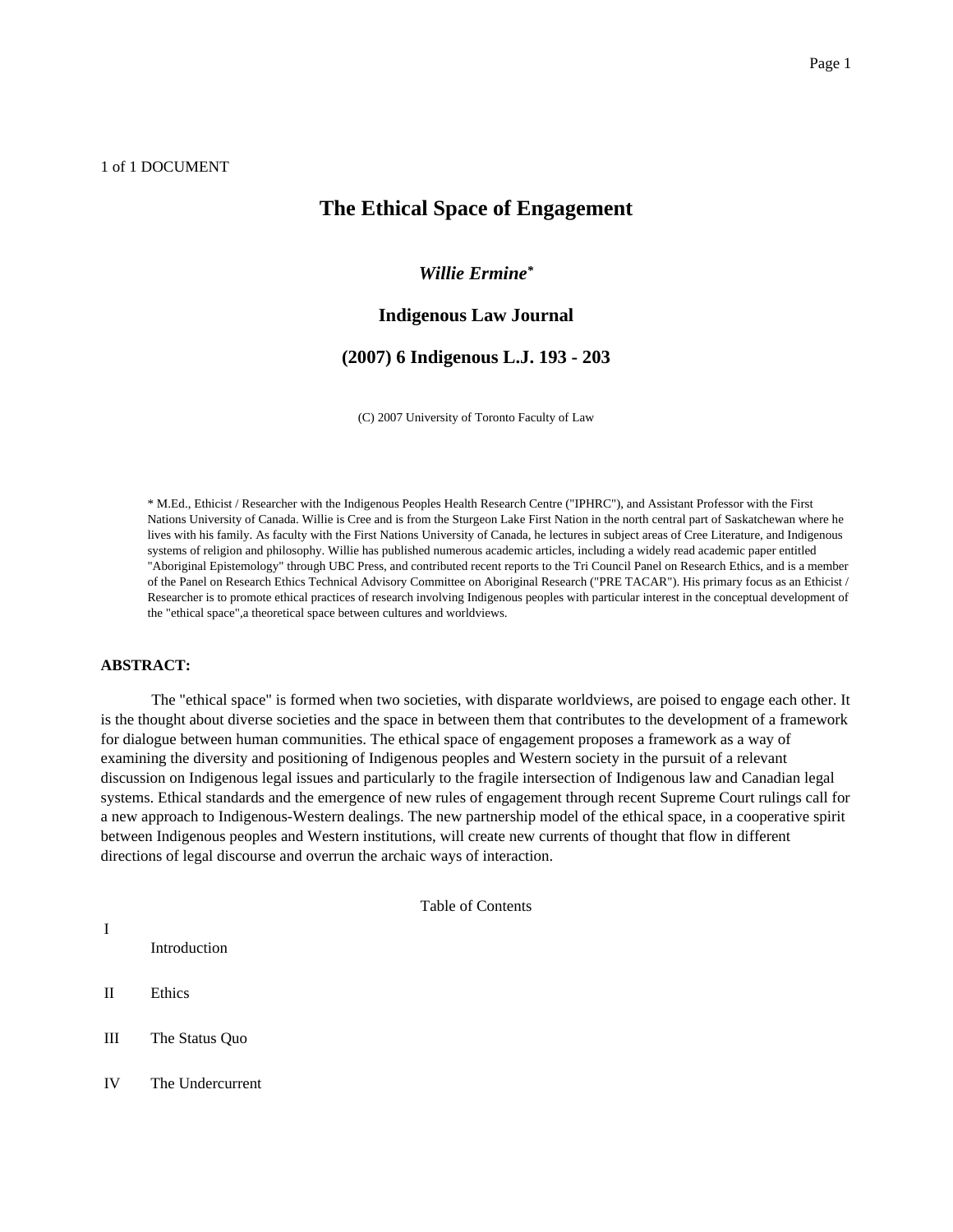## V Indigenous Gaze

VI Emergent Rules of Engagement

VII Reconciliation

I

\* \* \*

## INTRODUCTION

**1** I'd like to share with you an idea that I think is relevant to the current discussion on Indigenous legal issues and particularly to the fragile intersection of Indigenous law and Canadian legal systems. The idea is called ethical space and is borne out of the philosophical musings of Roger Poole in his book Towards Deep Subjectivity. [See Note 1 at end of document] This idea is further developed here to create the analogy of a space between two entities, as a space between the Indigenous and Western thought worlds. The space is initially conceptualized by the unwavering construction of difference and diversity between human communities. These are the differences that highlight uniqueness because each entity is moulded from a distinct history, knowledge tradition, philosophy, and social and political reality. With the calculated disconnection through the contrasting of their identities, and the subsequent creation of two solitudes with each claiming their own distinct and autonomous view of the world, a theoretical space between them is opened. The positioning of these two entities, the autochthonous and the West, divided by the void and flux of their cultural distance, and in a manner that they are poised to encounter each other, produces a significant and interesting notion that has relevance in the discourse of Indigenous and Canadian law.

**2** According to the writings of Poole, "there are two sorts of space because there are two sorts of intentions. The intentions structure the space in two different ways. When the two sets of intentions ... confront each other ... then ethical space is set up instantaneously." [See Note 2 at end of document] In Roger Poole's description of ethical space, a photograph dating to the Russian invasion of Czechoslovakia is presented. In the picture, two men are sitting on a park bench looking at each other. One man is dressed in army fatigues and is clearly representative of the dominant and occupying force, while the other man, dressed in civilian, peasant clothing, clearly represents one of the "occupied." The space between them is what intrigued Poole. On the surface, the presence of the other is acknowledged, but it is space between people, at the unstated, unseen level of thought and feeling that is overwhelming in the picture. Poole directs our focus to that space and invites us to reflect on the electrifying nature of that area between entities that we thought was empty. It is the contention here that this similar schismatic ambience is created between peoples and cultures, and in particular whenever and wherever the physical and philosophical encounter of Indigenous and Western worlds takes place. At the superficial level of encounter, the two entities may indeed acknowledge each other but there is a clear lack of substance or depth to the encounter. What remains hidden and enfolded are the deeper level thoughts, interests and assumptions that will inevitably influence and animate the kind of relationship the two can have. It is this deeper level force, the underflow-become-influential, the enfolded dimension that needs to be acknowledged and brought to bear in the complex situation produced by confronting knowledge and legal systems.

#### **ETHICS**

II

**3** The word ethics is defined here as the capacity to know what harms or enhances the well-being of sentient creatures. To speak about the harms or enhancements to humanity inevitably launches our discussion into the arena of morality and the edifice of our civilization. Additionally, ethics entertains our personal capacity and our integrity to stand up for our cherished notions of good, responsibility, duty, obligations, etc. With our ethical standards in mind, we necessarily have to think about the transgression of those standards by others and how our actions may also infringe or violate the spaces of others. Therefore, a discourse on ethics also includes the serious reflection of those crucial lines we draw to delineate our personal autonomous zones and demarcation of boundaries others should not cross. Each of us knows our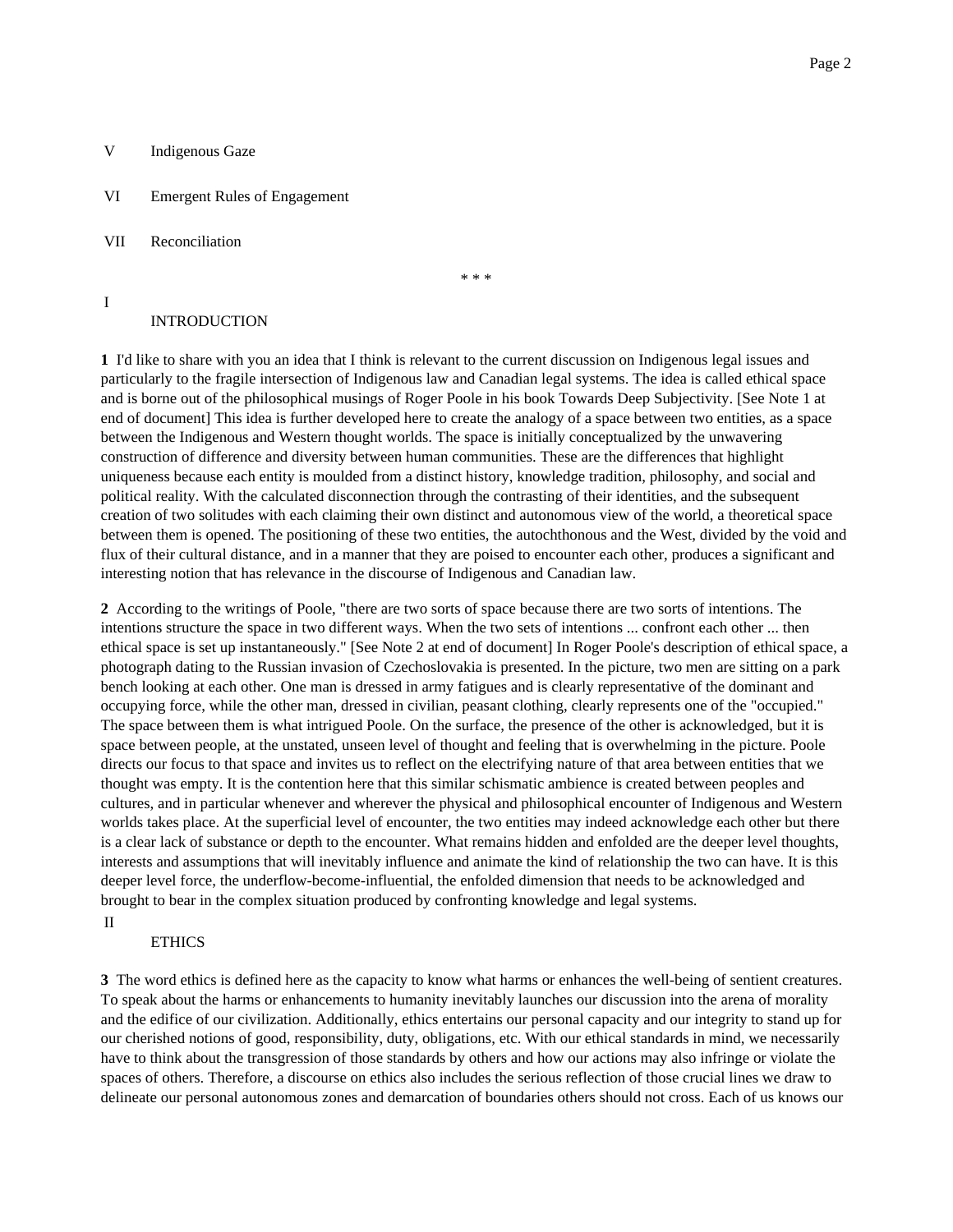own boundaries, the contours of our sacred spaces that we claim for ourselves as autonomous actors in the universe. These are our basic personal boundaries, the moral thresholds that we will not cross and we are equally sensitive to others infringing or imposing on those spaces. We also think about boundaries that are imposed by family, perhaps our clan systems or our extended families that have become the spaces of our retreat. We have certain moral architectures built by our families that are taboo to cross lest we create dishonour. There are also boundaries imposed by our cultural imperatives such as the community ethos in each of our communities. In Indigenous societies, the Elders and the oral traditions provide us with the codes of conduct as human beings within our communities. Additionally, there are those ethical boundaries established by collective principles, such as our knowledge systems, the autonomy of our human communities, or our treaties. This is a heritage from our past that not only informs us of our roots to antiquity and the rights to traditions entrusted to our people, but it also reminds us of what is important in life as we collectively negotiate the future. The spirit of that existence is inviolable, particularly by the actions of other human communities. The sacred space of the ethical helps us balance these moral considerations as we discuss issues that are trans-cultural, or trans-boundary in nature. The discourse surrounding the intersection of Indigenous and Canadian law needs perspectives that create clarity and ethical certainty to the rules of engagement between diverse human communities. With this notion of ethics, and juxtaposed on the broader collective level, we come to the inescapable conclusion about our own agency in the kind of civilization we create to live in.

## III THE STATUS QUO

**4** A schism still exists in understanding between Indigenous peoples and Western society. It is a time-lagged issue because the protracted matter of divergence and mal-adaptation had its genesis in first contact and the ensuing time span of relations has not alleviated the condition to any perceptible degree of comfort on either side. A general and broad glance at the historical interaction of Indigenous and Western societies will serve to highlight the precarious nature of this co-existence. Although more complex than presented here, the historical dimension of these relations can be envisioned as a repeating pattern of connect and disconnect, of engagement and disengagement, of union and rupture. How this pattern develops over time is illustrated by the following examples.

**5** Prior to contact, the two societies generally identified as Indigenous and Western peoples, were literally disengaged, continents apart, in the physical sense. In the North American context, Indigenous societies resided in North America and Europe had its own societies of people. With contact and the advent of the fur trade in this country, the two societies were locked in a frenzy of economic interaction and were then considered "engaged" by this wheeling and dealing relationship. The breach of interaction happened in the waning days of the fur trade and the two entities disengaged and resorted to their respective programs of political, economic and social nature. Following this era, land for settlement became a big issue and treaty negotiations and bargaining took on fervor in the face of unfolding political and social realities in the dominion. With the signing of treaties, an agreement to interact now existed that, again, would engage Indigenous peoples and the Canadians in a new frontier of promised national and parallel existence. Unfortunately, meanings and interpretations to the agreements were divergent and as distanced as the worldviews and philosophies that informed them. The promise of amiable confluence turned to a rift. Thus, the parties became philosophically disengaged. More recently, Indigenous peoples experienced a forced reengagement into mainstream Canadian culture. An imposition represented by the forceful and violent ways of the residential school system, state policy, and other forms of coercion brought home the cruel reality of colonialism for Indigenous peoples. These acts of state produced the sordid and cumulative conditions of sociopolitical entanglement, an irritable bond of communities and trans-cultural confusion at its worst that is now the Canadian experience. We are now so badly entangled in our political and social lives that the principles of our existences as autonomous human communities have become blurred in that intercultural confusion. We no longer know what informs each of our identities and what should guide the association with each other. The ideas from our knowledge bases are so entangled and enmeshed with the other that we now find it compelling to decipher Indigenous thought from European thought. So we continue stumbling about trying to create clarity of the trans-cultural issues that confront us without any thought given to what the rules of engagement might be between these two human communities. The archaic practices of dominance obfuscated boundaries and repeatedly influenced the rupture of relations between peoples. The anguished pattern in the history of Indigenous-West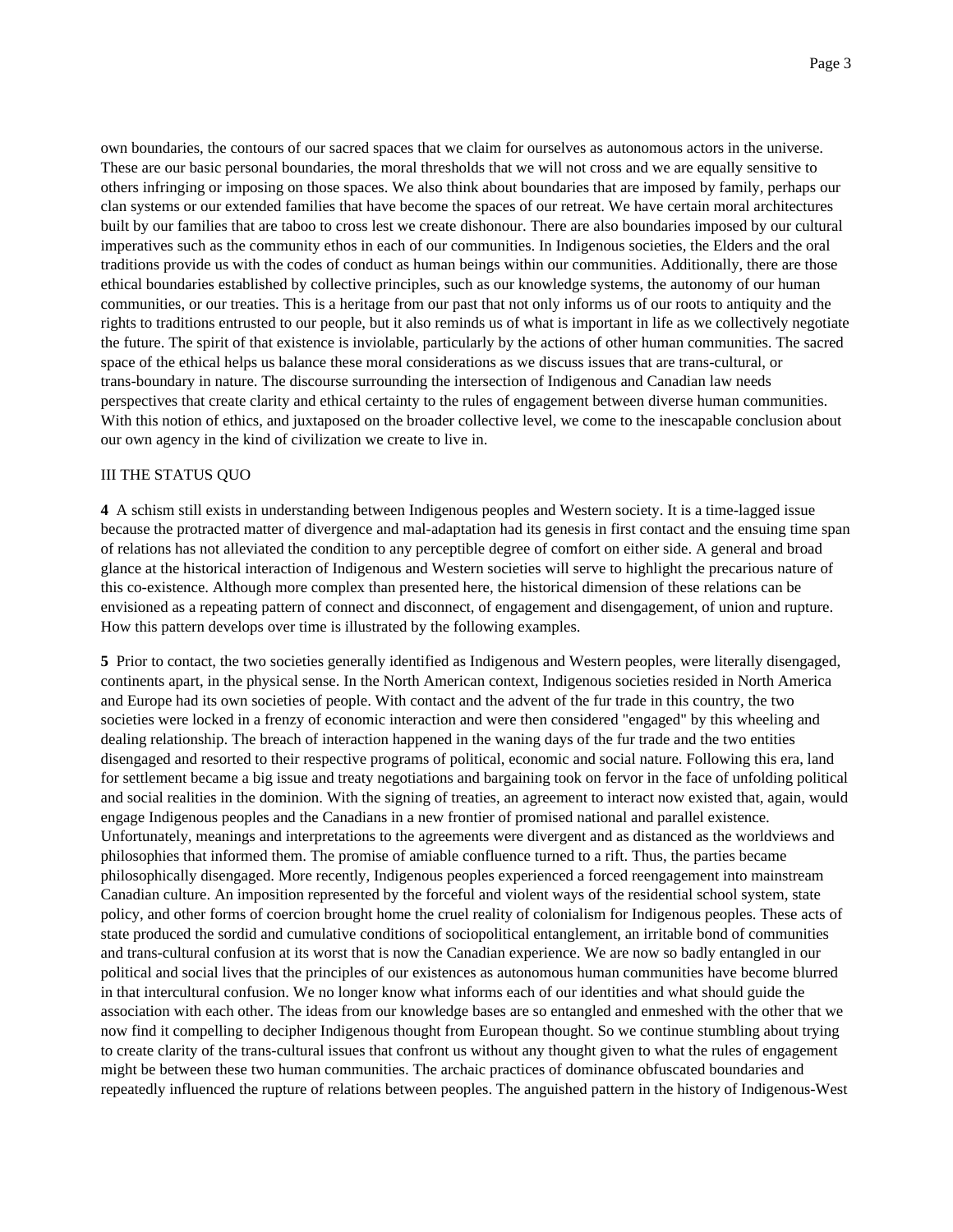relations tells us that we have continued to do the same thing over and over again even as we pursued co-existence. So we continue the posturing and the status quo remains as it always has because we lack clear rules of engagement between human communities and have not paid attention to the electrifying space that would tell us what the other entity is thinking across the park bench.

IV

## THE UNDERCURRENT

**6** There are compelling reasons why Indigenous dealings with the Western world have been accompanied by anxiety. From a minority position, the monolithic presence of Western society poses great challenges and these challenges have been discoursed though the critical work of many thinkers and writers, including Indigenous scholars. They have contributed to the socio-cultural analysis of existing power structures and social inequalities, and have sought to end the privileged position of Euro-centrism and create parity in modern thought. Among the challenges is to understand and confront the hidden interests, attitudes, and bedrock assumptions that animate Western dealings with Indigenous peoples. The "undercurrent" is an analogy used to describe these subsurface interests and attitudes that continually influence communication and behaviors between individuals, organizations and nations. P. McIntosh, a feminist writer, has stated that "to redesign social systems we need first to acknowledge their colossal unseen dimensions." [See Note 3 at end of document] For Indigenous peoples, the thought world of Western society represents this undercurrent, the colossal unseen dimension that influences Indigenous-Western relations.

**7** One of the festering irritants for Indigenous peoples, in their encounter with the West, is the brick wall of a deeply embedded belief and practice of Western universality. Central to the issue of universality is the dissemination of a singular world consciousness, a monoculture with a claim to one model of humanity and one model of society. This is the claim to a God's eye view on humanity and that this perspective is appropriately located in the West. This is an ingrained belief, an enfolded consciousness recreated through systems, institutions and processes in mainstream Canadian society. This mono-cultural existence suggests one public sphere and one conception of justice that triumphs over all others. It is to be supposed that a society built and predicated on these narcissistic beliefs would lack the frameworks by which the experiences and reality of other cultures can be justly named, described and understood because the same terms of reference for understanding Euro-centric life are not applicable to the great majority of people, including Indigenous peoples. This is the realization that diverse human communities do not share a common moral vocabulary, nor do they share a common vision of the nature of human beings as actors within the universe. In the West, this notion of universality remains simmering, unchecked, enfolded as it is, in the subconscious of the masses and recreated from the archives of knowledge and systems, rules and values of colonialism that in turn wills into being the intellectual, political, economic, cultural, and social systems and institutions of this country.

**8** Institutionalized monoculture creates the unfounded belief that there is a consensus about society and that the status quo of Indigenous-Western relations is the "norm" in this country. This norm becomes so embedded that the danger exists of a society believing that the social inequities and dominant/subordinate relationships between human communities are authorized under the laws of nature or that they are the will of God. [See Note 4 at end of document] However, the legacies of dominance and social inequity, borne out of policy and legal apparatus, are human constructions. Humans create the order of society and create the laws that will govern that society. Presently, the norm of Western existence, the norm of its governance, becomes so pervasive in its immediacy, so entrenched in mass consciousness, that the foundations of its being become largely invisible to itself. [See Note 5 at end of document] Within this norm, minority populations such as Indigenous peoples, women, the aged, and the handicapped are imaginatively created for a caged existence and remain invisible and powerless when compared to the mythical norms established in the Western society. The danger for Indigenous peoples is that because their image is created through Western systems and institutions, this same image can also be controlled and manipulated to suit Western interests. As Indigenous peoples, we have lost our most precious of all human rights,the freedom to be ourselves. Our existence is reduced to a meaningless and marginal part of broader Canadian life to be silent and ultimately controllable. Presently, trans-cultural communication, the dialogue of nations, or simply, the conversation between equals continues to be undermined by the persistence of these interests and attitudes borne in the hype and glory of European colonialism.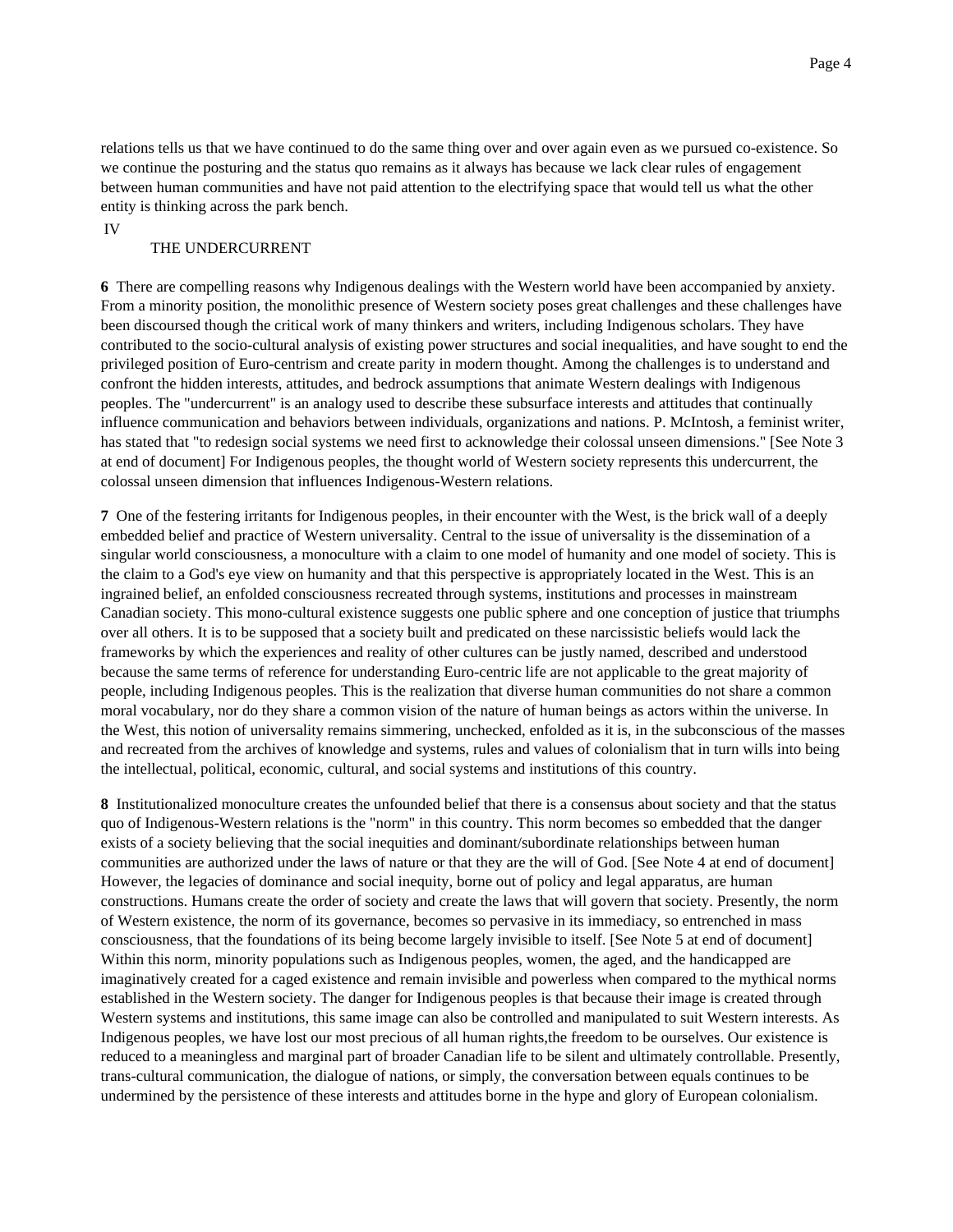Continuing breaches and ruptures between Indigenous peoples and the state is in large part a result of the continuing influence of this established undercurrent of values, interests and assumptions brought to the encounter between the human communities. The rules of Western dominance we have experienced in this country are archaic and have impeded the fullest development of our humanity.

V

## INDIGENOUS GAZE

**9** Indigenous humanity along with its experience and awareness of struggle in this country now represents a "gaze" upon the Western world. This gaze projects from the memory of a people and is, in essence, the continuum of a story and a history. It is the social, political and historical consciousness about existence, and a place in the universe that is valid and imbued with purpose and hence our cultural/ political claims revolve around identity and issues of knowledge and power. This is a mindful gaze informed by values, a moral structure, and a sincere interest for justice. As Chow states, "this is not the gaze of the [N]ative-as-subject, nor the gaze of the anti-imperialist critic; rather it is a simulation of the gaze that witnessed the [N] ative's oppression prior to her becoming image." [See Note 6 at end of document] Gregory Cajete has suggested that "the community is the place where the forming of the heart and face of the individual as one of the people is most fully expressed." [See Note 7 at end of document] The Indigenous community is the primary expression of a natural context and environment where exists the fundamental right of personhood to be what one is meant to be. Movement within this community context allows individuals to discover all there is to discover about one's self. This is a gaze that remembers a time before colonialism and one that reflects a belief in itself as a human community.

**10** Currently, the situation, and very often the plight of Indigenous peoples, should act as a mirror to mainstream Canada. The conditions that Indigenous peoples find themselves in are a reflection of the governance and legal structures imposed by the dominant society. Indeed, what the mirror can teach is that it is not really about the situation of Indigenous peoples in this country, but it is about the character and honor of a nation to have created such conditions of inequity. It is about the mindset of a human community of people refusing to honor the rights of other human communities. The gaze staring out from the mirror is the mindful look of Indigenous humanity standing as it is with substantial heritage. This heritage acts as the standpoint from which Indigenous peoples gauge and view the unfolding of the Canadian state. Philosophically, there is an expectation from our children and grandchildren that we resolve these issues and to leave them a better world than the one we found.

#### VI

## EMERGENT RULES OF ENGAGEMENT

**11** We have in this country attempted to follow some measure of international protocol and honour among nations through treaty-making. The treaties between the First Nation and the Crown are historical models of how negotiation can happen between nations as the representations of diverse human communities. These treaties are nation-to-nation dialogues, between one human community and another, with each party supported and informed by their own autonomy and their respective political and cultural systems. The parties negotiated the terms of treaty, and agreements to interact on a nation-to-nation basis were concluded. The treaties still stand as agreements to co-exist and they set forth certain conditions of engagement between Indigenous and European nations.

**12** Constitutional recognition and recent Supreme Court rulings have provided some measure of guidance and vision in the pursuit of Indigenous-Western co-existence in this country. First, the recognition and affirmation of Aboriginal and treaty rights in the Constitution Act, 1982, remind us of unfinished business in our trans-cultural affairs. Aboriginal and treaty rights in Section 35, Constitution Act, 1982, create an order of justice, and the treaty order must now be understood as the supreme law in this country. [See Note 8 at end of document] This recognition necessitates the definition of Aboriginal rights. As Battiste and Henderson stated, "the court, in R. v. Van der Peet (1996), requires that these rights arise before contact with Europeans and be integral to a distinctive Indigenous order. The Supreme Court acknowledged that these cultural rights arise within the system of beliefs, social practices, and ceremonies of the Aboriginal peoples." [See Note 9 at end of document] In essence, Aboriginal rights must be informed by and asserted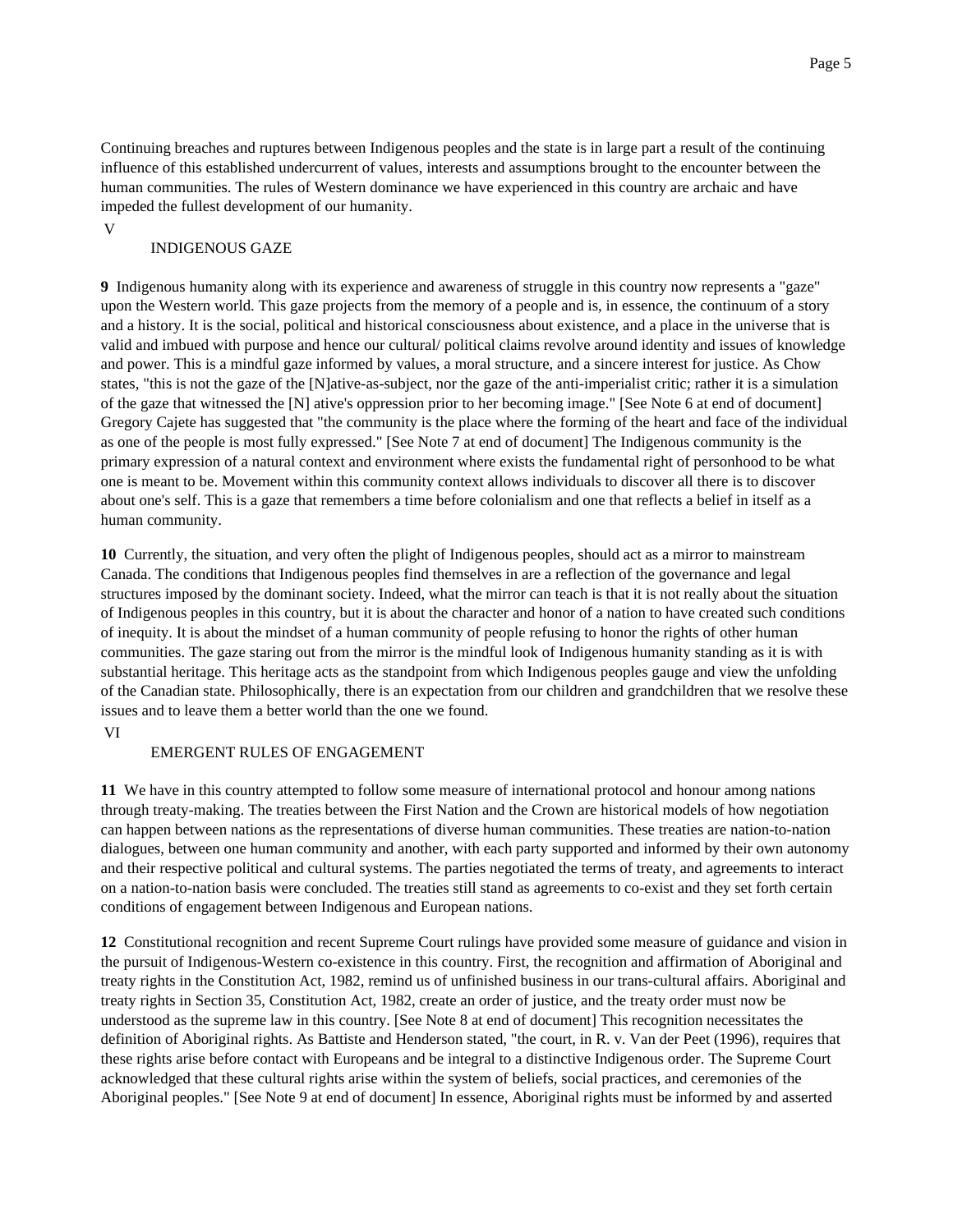through Indigenous knowledge.

**13** The duty to consult and the honour of the Crown are other recent legal principles articulated by the Supreme Court of Canada, and they stipulate that the Crown must act with honour and integrity and in the best interests of Aboriginal groups. With these and other recent developments, we are reminded of the need for expanded legal discourse that includes a resolution and reconciliation of the bigger unresolved issues that impact Indigenous-Western co-existence in this country. There is also the added pressure from human rights legislation and the United Nations Declaration on the Rights of Indigenous Peoples. What these legal instruments recognize is that Indigenous peoples are not the enemies of Canadian civilization, but are, and have always been, essential to its very possibility. The compelling legal task is to enable processes so that rights are justly named, described and understood.

## VII RECONCILIATION

**14** How do we reconcile worldviews? For example, how do we reconcile the oral tradition with the writing tradition, the two embedded traditions that we confront and must reconcile? That is the fundamental problem of cultural encounters. Shifting our perspectives to recognize that the Indigenous-West encounter is about thought worlds may also remind us that frameworks or paradigms are required to reconcile these solitudes. The theory of the ethical space is one such framework and configuring ethical/moral/legal principles in cross-cultural cooperation, at the common table of the ethical space, will be a challenging and arduous task.

**15** In its finest form, the notion of an agreement to interact must always be preceded by the affirmation of human diversity created by philosophical and cultural differences. Since there is no God's eye view to be claimed by any society of people, the idea of the ethical space, produced by contrasting perspectives of the world, entertains the notion of a meeting place, or initial thinking about a neutral zone between entities or cultures. The space offers a venue to step out of our allegiances, to detach from the cages of our mental worlds and assume a position where human-to-human dialogue can occur. The ethical space offers itself as the theatre for cross-cultural conversation in pursuit of ethically engaging diversity and disperses claims to the human order. The dimension of the dialogue might seem overwhelming because it will involve and encompass issues like language, distinct histories, knowledge traditions, values, interests, and social, economic and political realities and how these impact and influence an agreement to interact. Initially, it will require a protracted effort to create a level playing field where notions of universality are replaced by concepts such as the equality of nations. In the Canadian context, the immediate necessity is a protracted effort by the legal community to enable processes at the broader level that start the definition of Aboriginal rights. This must be done in a cooperative spirit between Indigenous peoples and Western institutions. Initially, the emphasis will be to enable, through funding and national commitment, Indigenous institutions and community to do memory work on knowledge that would inform the rights agenda. This also means enabling Indigenous Elders, knowledge keepers, in concert with Indigenous lawyers and allies, many of whom are already committed to the challenge, to articulate, assert and define Aboriginal rights. This concerted effort at nurturing the Aboriginal knowledge base will set the conditions in place for a detailed examination of how the rights must be accommodated. Only then can the full meaning of Aboriginal rights be realized. Only then will there be a level and ethical playing field in Indigenous-West jurisprudence.

**16** The idea of an ethical space, produced by contrasting perspectives of the world, entertains the notion of "engagement." Engagement at the ethical space triggers a dialogue that begins to set the parameters for an agreement to interact modeled on appropriate, ethical and human principles. Dialogue is concerned with providing space for exploring fields of thought and attention is given to understanding how thought functions in governing our behaviours. [See Note 10 at end of document] It is a way of observing, collectively, how hidden values and intentions can control our behaviour, and how unnoticed cultural differences can clash without our realizing what is occurring. Attentive work on these issues has not occurred in Indigenous-West relations, nor has there been a framework that enables this discussion to happen. It is argued that the ethical space, at the field of convergence for disparate systems, can become a refuge of possibility in cross-cultural relations and the legal order of society, for the effect of shifting the status quo of an asymmetrical social order to a partnership model between world communities. The new partnership model of the ethical space, in a cooperative spirit between Indigenous peoples and Western institutions, will create new currents of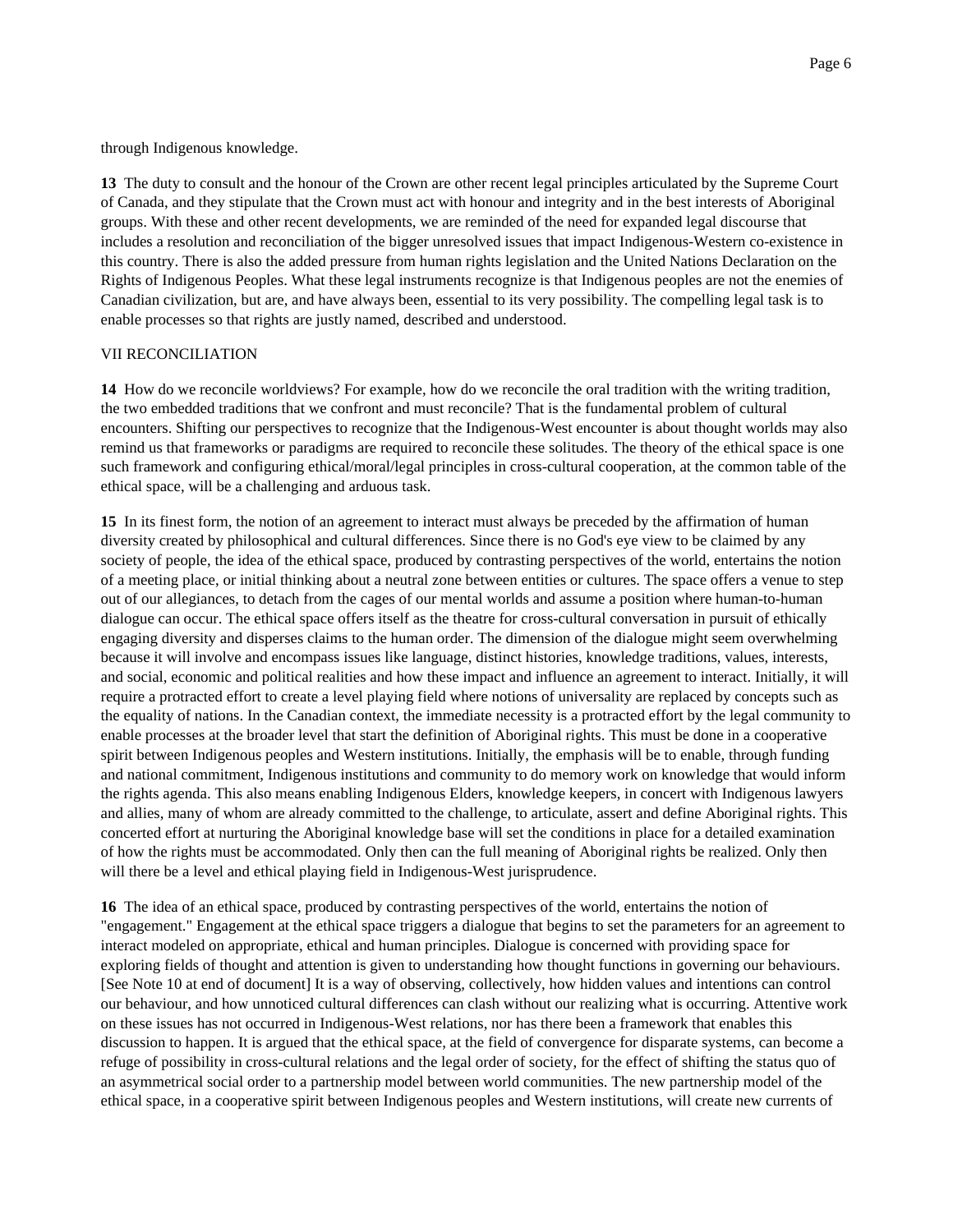thought that flow in different directions and overrun the old ways of thinking.

**17** It is now my hope that my grandson enters law school and that by then we will have created a solid inclusive path of reconciliation based on humanity, based on respect, based on natural contexts, so that my grandson will feel proud about being a lawyer and about being an Indigenous person and an Aboriginal person in this country.

## **NOTES**

qp/e/qltjc

- 1. R. Poole, Towards Deep Subjectivity (London: Allen Lane The Penguin Press, 1972).
- 2. Ibid. at 5.
	- 3. P. McIntosh, "White Privilege: Unpacking the Invisible Knapsack" in S. Rothenburg, ed., Race, Class, and Gender in the United States: An Integrated Study (New York: St. Martin's Press, 1998) 165 at 168.
	- 4. L. Noël, Intolerance: A General Survey (Montreal; Kingston: McGill-Queens University Press, 1994).
	- 5. M. Battiste & J.Y. Henderson, Protecting Indigenous Knowledge and Heritage: A Global Challenge (Saskatoon: Purich, 2000); Noël, ibid.
	- 6. R. Chow, Writing Diaspora: Politics of Intervention in Contemporary Cultural Studies (Bloomington: Indiana University Press, 1993) 27 at 51.
	- 7. G. Cajete, Look to the Mountains (Colorado: Kivaki Press, 1994) at 164.
	- 8. J.Y. Henderson, "Implementing the Treaty Order" in R. Grosse, J.Y. Henderson & R. Carter, eds., Continuing Poundmaker & Riel's Quest: Presentations Made at a Conference on Aboriginal Peoples and Justice (Saskatoon: Purich, 1994) at 53.
- 9. Battiste & Henderson, supra note 5 at 212.